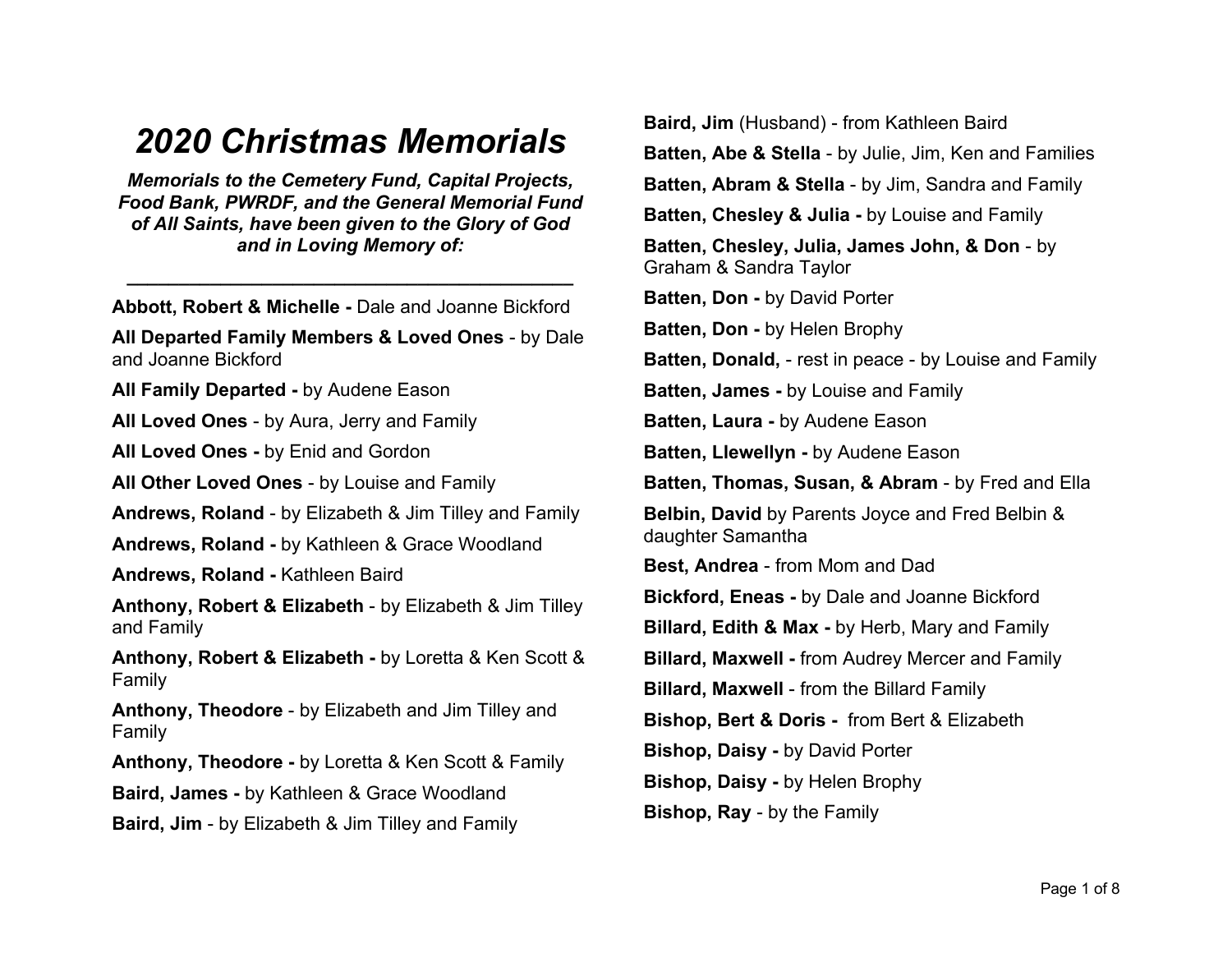**Bonnell, Anthena** - by Elizabeth & Jim Tilley and Family **Brenton, Albert & Beatrice** - by Joe, Lori and Family **Brophy, Martin & Mary -** by Helen Brophy **Brophy, Patrick & Noreen -** by Helen Brophy **Brophy, Robert & John -** by David Porter **Brophy, Robert & John -** by Helen Brophy **Brophy, Thomas & Bride -** by Helen Brophy **Buckle, Mary Ann & John** (Parents) - by David and Bertha **Bursey, Michelle & Kayla –** by mother, Dorothy Davis **Bussey, Chole** Grandchild **-** by Louise and Family **Bussey, Edward & Phyllis -** by Kathleen & Grace Woodland **Bussey, Jacob** - by Elizabeth & Jim Tilley and Family **Bussey, Jacob & Cameron -** by Loretta & Ken Scott & Family **Bussey, Peter & Emily** - by Ella and Fred **Bussey, Phyllis & Edward** - by Elizabeth & Jim Tilley and Family **Bussey, Phyllis and Edward -** by Loretta & Ken Scott & Family **Bussey, Sarah & Charles** - from David and Debbie **Bussey Butler (Vaters), Susie M. -** by Herb, Mary and Family **Butler, Albert & Flora** (Parents) **-** by David and Barbara Butler

**Butler, Annie Mae -** by Louise and Family **Butler, Annie Mae & William** - by David Porter **Butler, Catherine & Philip** - by Phyllis, Graham and Family **Butler, Charles and Martha** - by Christina and Rev Sam Butler **Butler, Clayton -** by David Porter **Butler, Doug & Hilda** - Always in our hearts from Maxine, Shirley & Family **Butler, Douglas -** by Dallas Butler **Butler, Douglas & Hilda -** by Elizabeth and Family **Butler, Enid -** by Dallas Butler **Butler, George & Minnie -** by Dallas Butler **Butler, Hazel & William -** by daughter Marie and Family **Butler, Hilda & Douglas -** from Janice, Nelson & Family **Butler, John A. -** by Herb, Mary and Family **Butler, Lloyd and Jean -** by Dallas Butler **Butler, Ros & Clyde** and **Other Departed Loved Ones**  by David, Joselyn and Family **Butler, Tasker** - by Leonard & Glenis Dawe **Butler, Tasker and All Departed Loved Ones** - by Barbara & Family **Butler, Velma -** by Louise and Family **Butler, Violet** - by William, Violet and Family **Butler, Violet -** from Ern and Myrtle Fowler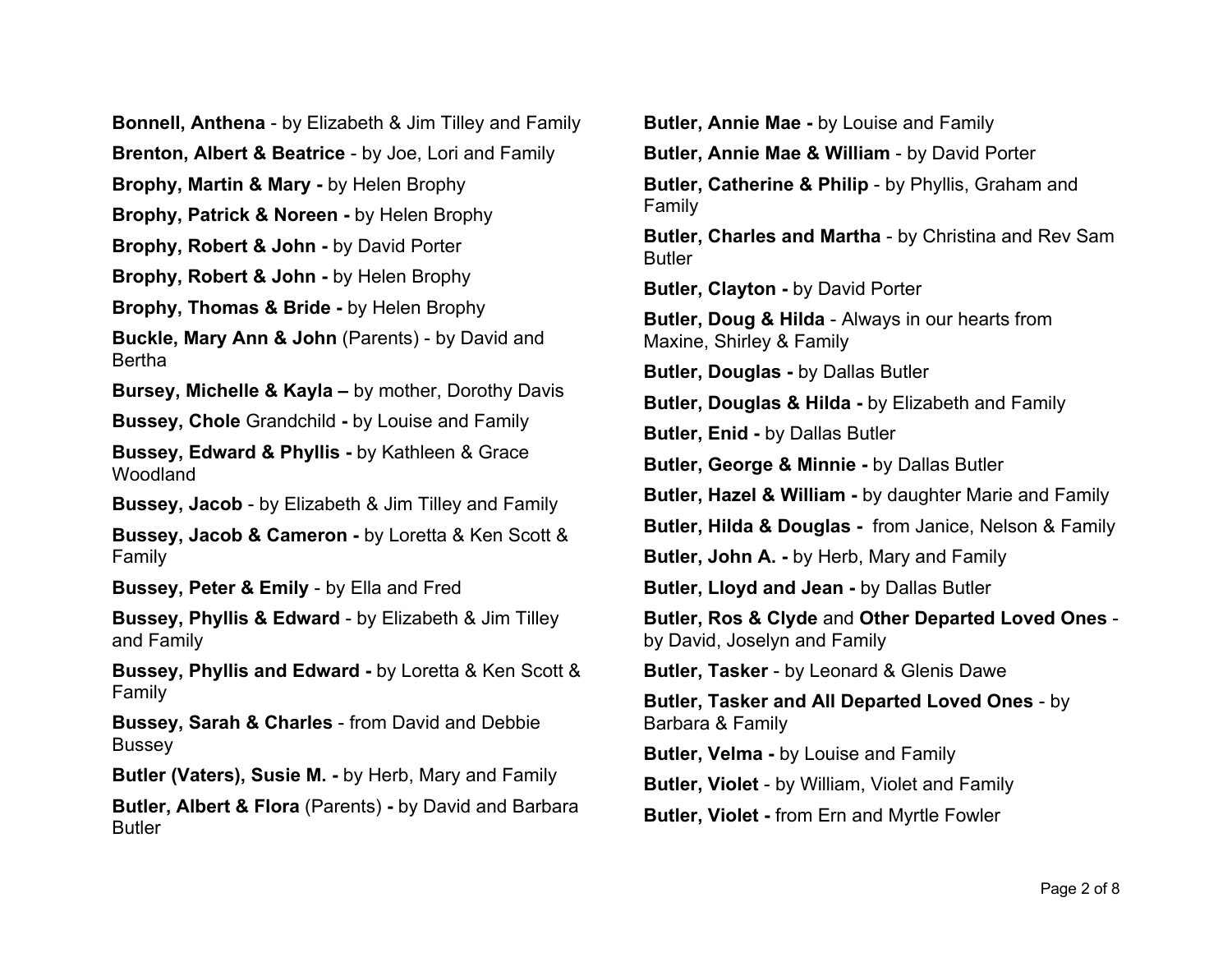**Butler, Violet** and **All Loved Ones** - by Calvin and Family

**Butler, William J. -** by Louise and Family

**Butler, William James -** by Herb, Mary and Family

**Butler, Wilson -** by Dallas Butler

**Cable, Calvin** (Father and Grandfather) - from Amanda, Greg, Zachary, and Grace

**Cable, Calvin** (Husband), and **Other Loved Ones** - from Greta Cable

**Cable, Chesley & Doris -** by George and Sharon

**Cable, Frances** - by Elizabeth & Jim Tilley and Family

**Cable, Frances -** by Loretta & Ken Scott & Family

**Cable, Junior & Ruby -** by George and Sharon

**Caines, Ernest -** by Mary Caines and Family

**Caines, Ernest** and **Other Loved Ones** - by Dorcas and Cyril

**Caines, Leopold & Mildred Smith,** and **Precious Granddaughter Patricia -** by Mary Caines and Family

**Cairns, Jennifer & Jayden** - from Barb and David Butler

**Cairns, Jennifer & Jayden -** from Helen & Cyril, Shirley & Barry and Families

**Carter, Uriah & Dorothy** - by Jim, Sandra and Family

**Chafe, David & Patsy** - David Porter

**Cluney, Donald** (Husband) **-** by Isobel and Family

**Cluney, Raymond, Elsie & David -** by Herb, Mary Butler

**Cluney, Raymond, Elsie & David -** Jackie & June **Cluney** 

**Crewe, Alex -** from Joyce, Brenda, Tiffany and Karen

**Crewe, Roger -** from Joyce, Brenda, Tiffany, and wife-Karen

**Dawe, Arthur**- Heather

**Dawe, Beverly -** by Olga, Brett, and Rossini

**Dawe, Gordon & Lucy** - Heather

**Dawe, Gordon Jr.** - Heather

**Dawe, Husband and Son - John J. Gordon** - by Mother - Frances Dawe

**Dawe, James & Gwendolyn** - by Frances Rideout

**Dawe, Wilfred, Nellie, & Helen** - by Joan, Bob and Family

**Deceased Members –** by Prince of Orange LOL #23

**Delaney, George -** by David Porter

**Departed Family and Friends -** by William and Eleanor Butler

**Departed Loved Ones -** by Rosalind Cave

**Dinham, Sidney -** by Helen Brophy

**Dinham, Sidney-** by David Porter

**Dixon, Harold -** by David Porter

**Eason, Donald & Susie -** from Nelson, Janice & Family

**Eason, Hazel -** by Audene Eason

**Eason, Israel & Dorcas -** by Mary Caines and Family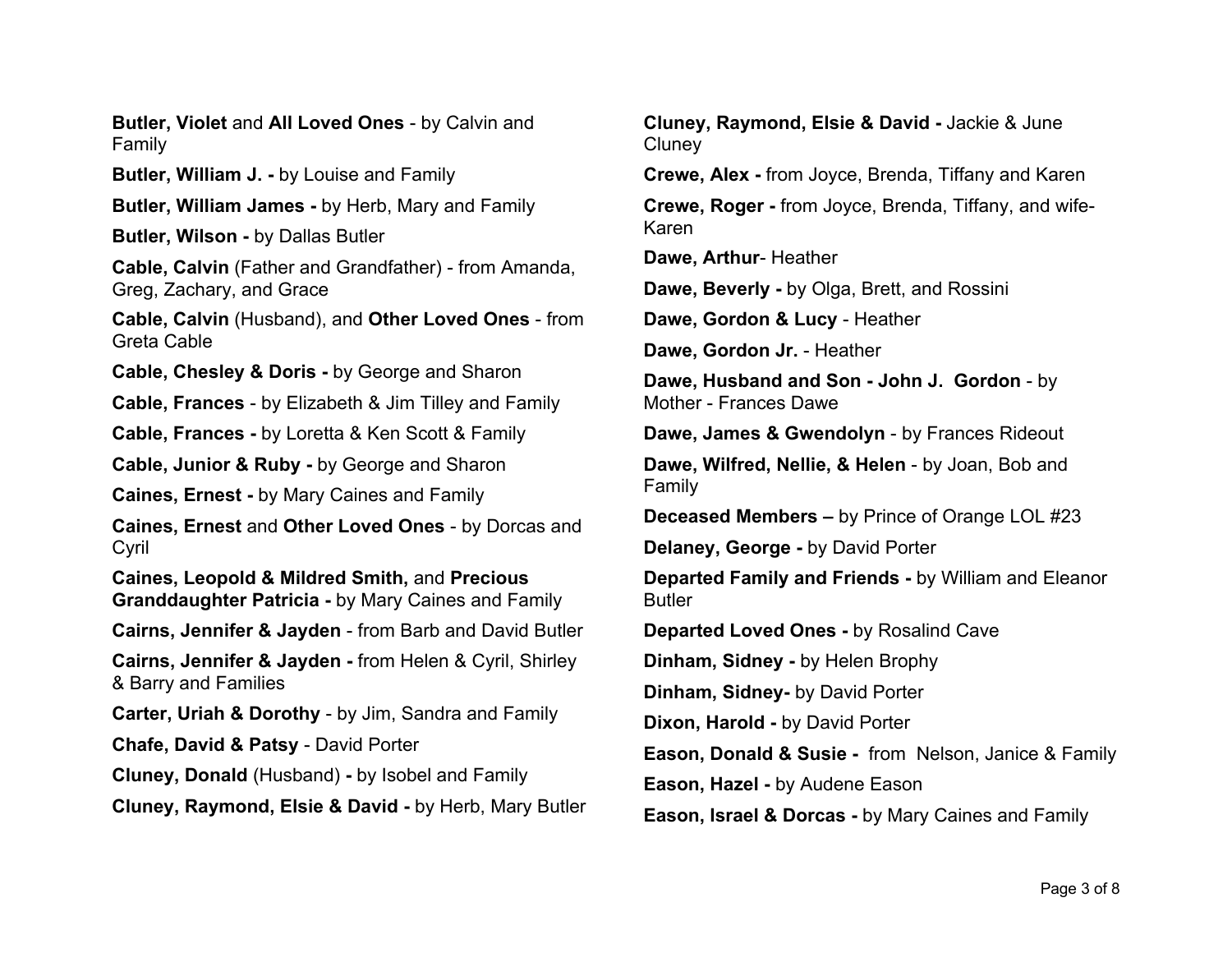**Eason, Wayne -** by Audene Eason **Eason, Wilson -** by Audene Eason **Fagan, Ben & Marjorie -** by Dallas Butler **Fagan, Edna** - Heather **Fagan, Ern & Elsie** (Dad and Mom) **-** by Kathy, Roxanne, Rodney and Family **Fagan, Fred -** by Dallas Butler **Fagan, Gordon & Rachel** - by Herb and Dorothy Reid **Fagan, Gordon & Rachel -** from Doug and Lily **Fagan, Gordon & Rachel -** from Wayne **Fagan, Hilda & Hubert** (Mom and Dad) **-** by David, Joselyn and Family **Fagan, Jean -** by George and Sharon **Fagan, Reginald & Gwendolyn** – by Ralph & Rosalind Fagan and Family **Fagan, William & Ethel -** by George and Sharon **Farrell, Sebastian & June -** by Aura, Jerry and Family **Fitzgerald, Carol & Jack -** by Barb and Robert Tilley **Fowler, Charlie & Lydia** - from Ern and Myrtle Fowler **Fowler, George -** from Ern and Myrtle Fowler **Fowler, Jenny -** by Herb, Mary and Family **Fowler, Maxine** - from Ern and Myrtle Fowler **Fry, Max-** by George and Sharon **Greeley, Margaret & Gordon** - from Linda and Family

**Greeley, Roy** - from Linda and Family **Greeley, Roy Sr**. - from Linda and Family **Greenslade, Carmel -** by Helen Brophy **Haines, John & Emmie** - by Elizabeth & Jim Tilley and Family **Haines, Samantha** (Granddaughter) - by Enid and Gordon **Haines, Wilmeth & Robert** - by Enid and Gordon **Harding, Vincent & Barbara -** by Helen Brophy **Haskell, Robert & Myrtle** – Rosalind & Ralph Fagan and Family **Holden, Alex & Florence -** by Blair and Geri **Holden, Alex & Florence -** by Brian, Donna and Family **Holden, Alex & Florence -** by Donna, Rod and Family **Howard, Lillian -** by Helen Brophy **Hussey Janes**, **Parents Violet Hussey and George Janes** by daughter Georgina and family. **Janes, Sammy -** from Doug and Lily **Janes, Sammy -** from Wayne **Jefford - Samuel & Joan (Johanna)** - by Dale and Joanne Bickford **Jefford, James & Matilda -** by Ruby Jefford **Jefford, Victor** - by Lillian and Family **Jeffrey Rideout**,- by Mom and Dad **Kennedy, Ethel & Randolph** and **All Family Members**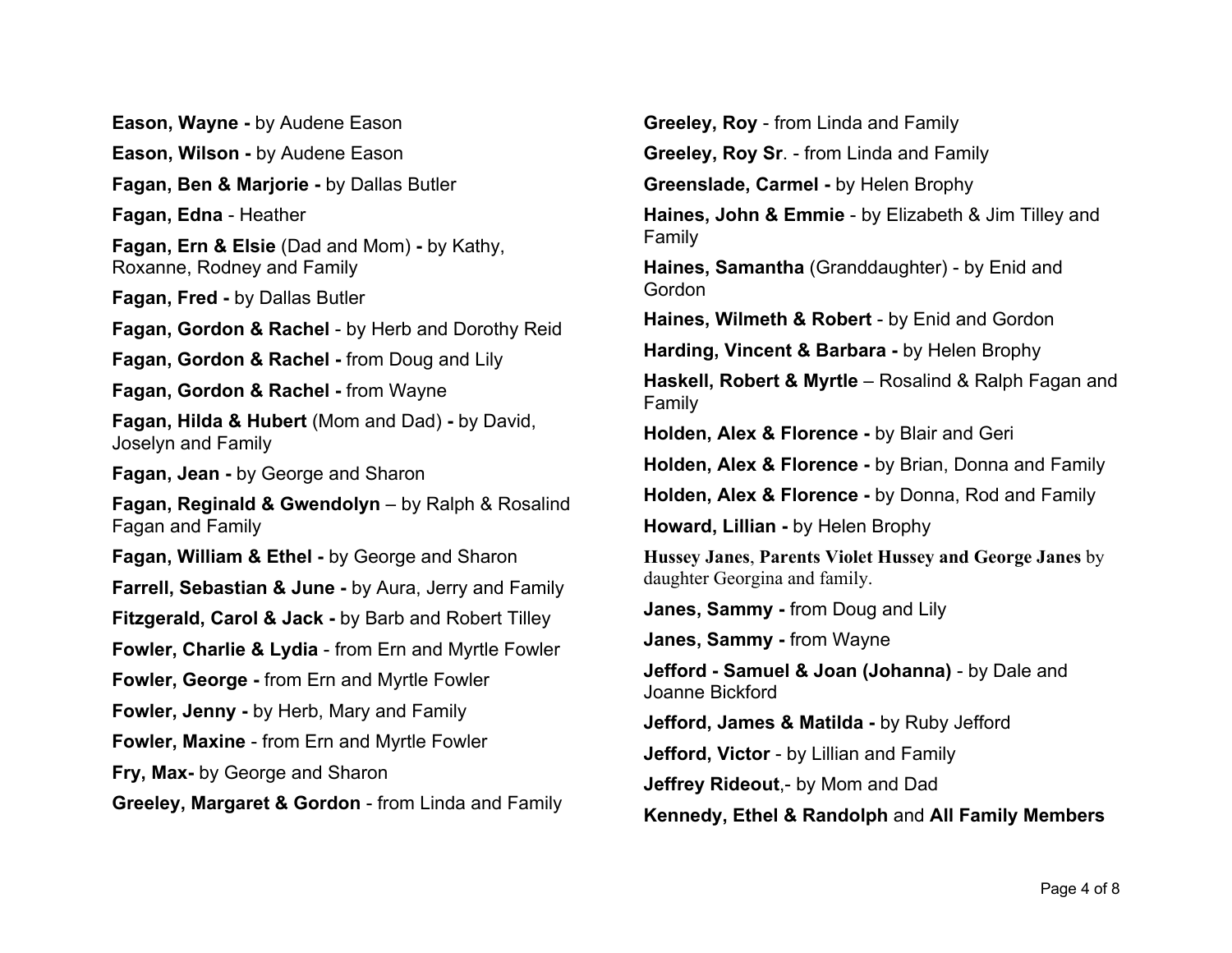**of the Taylor, Kennedy,** and **Cox families -** from Doris and Walt Kennedy

**King, Alvin -** by Marie King

**King, Thomas -** by Helen Brophy

**Knight, Albert -** by David Porter

**Knight, Furne -** by Barb and Robert Tilley

**Lambert, Nina -** by George and Sharon

**Lear, Edith -** by Elizabeth & Jim Tilley and Family

**LeDrew, Grandparents - Cassie and William** - by Elaine and David Kennedy & Family

**Lehr, Sisters, Mildred Whitten & Dorcas Lehr -** from Dave, Carol and Families

**Lewis, Alex & Albertha** - by Ruby Jefford

**Loved Ones** - by Charles and Fannie

**Loved Ones** - by Edith Rideout

**Loved Ones -** by Eric and Amy Dodge

**Loved Ones** - by Lillian Taylor

**Loved Ones** - by Nina Butler and Families

**Loved Ones**, - by Eric and Doris O'Brien

**Meaney, Betty** (Mom) - by Joselyn, David and Family

**Meaney, Betty** (Mom) **-** by Pamela & Wallace and Family

**Mercer, George -** by Jean and Family

**Morgan, Mother Monchy and infant brother, Donald**  by Elaine and David Kennedy & Family

**Murphy, Hilda & Jack**- by Elizabeth & Jim Tilley and

## Family

**Other Departed Family and Loved Ones** - by Robert and Minnie

**Other Loved Ones and Friends -** by Mary Caines and Family

**Parents, and daughter Judy** - by Robert and Minnie

**Parsons & Delahunty Families -** given by Margaret and Peter Delahunty

**Patterson, Evelyn** - Heather

**Peach, Barbara -** from Helen and Cyril, Shirley, Barry and Families

**Peach, Barbara Ann** (Sister-in–Law) **-** by David and Barbara Butler

**Peach, Barbara Ann** (Wife) - by Robert Samuel Peach

**Peach, George & Evelyn -** by George and Sharon

**Peach, Kevin -** by George and Sharon

**Peach, Parents –** by Elizabeth and Samuel

**Peach, Samuel & Ida** (Parents) **-** by David and Barbara Butler

**Peach, Samuel & Ida Elizabeth** (Parents) **-** by Robert Samuel Peach

**Peach, Shirley -** by George and Sharon

**Peach, William -** by George and Sharon

**Peddle, Bryden** (Grandchild) **-** by Louise and Family

**Peddle, Llewellyn** and **All Departed Siblings and Loved Ones -** by Phyllis, Graham and Family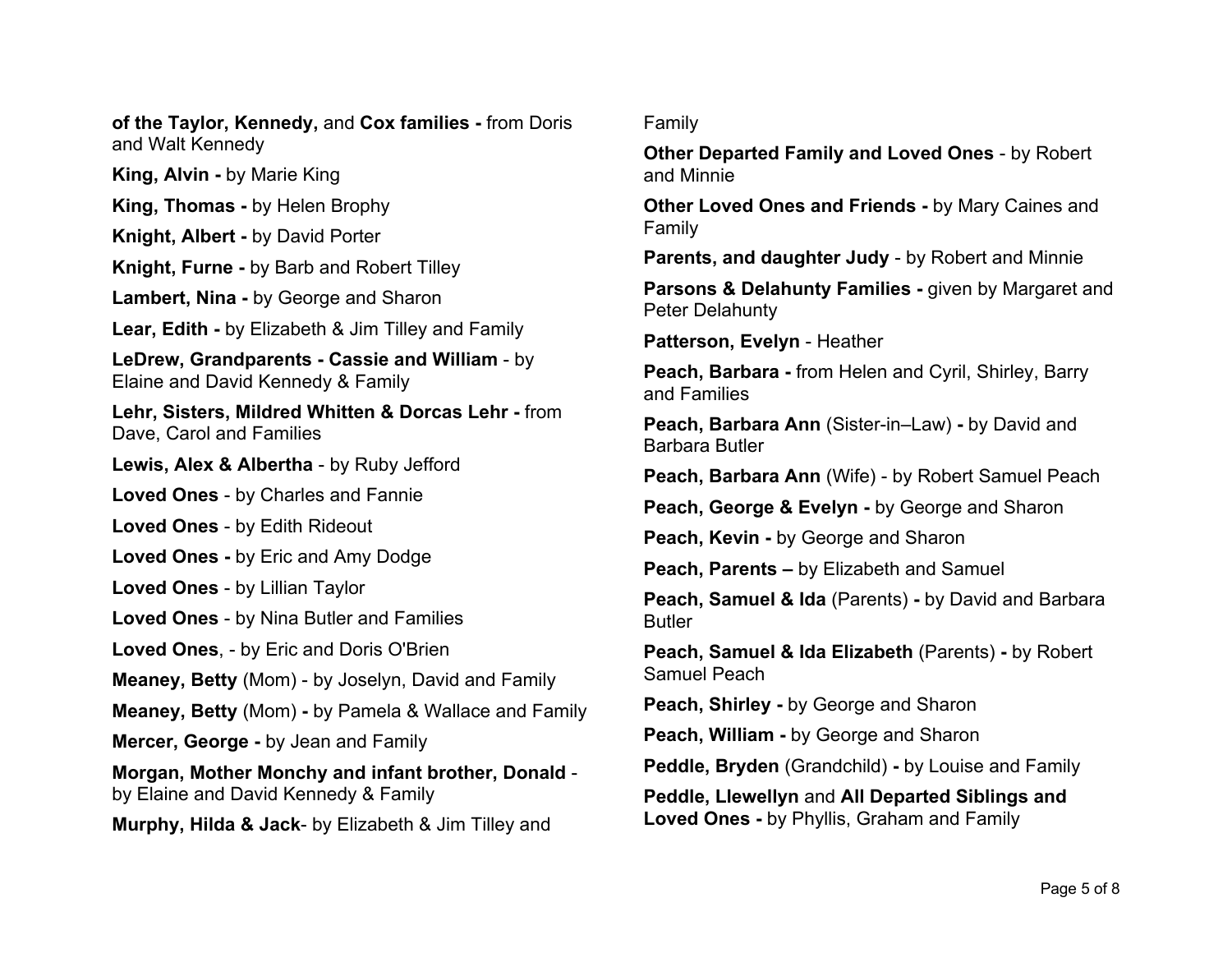**Pelley, Daisy, Cyril, & Glen** - by David Porter

**Petten, Gerald & Dorothy** - Always in our Hearts from The Petten Family

**Petten, James, Maryann & Wayne -** by Ray and Daphne

**Petten, Kevin -** Leonard & Glenis Dawe

**Petten, Kevin, Robert & Violet -** by David Porter

**Petten, Nathaniel & Dorcas -** from Elizabeth & Family

**Petten, Nathaniel and Dorcas -** from Janice, Nelson & Family

**Petten, Nicholas & Florence -** from Ern and Myrtle Fowler

**Petten, Stella & Bill -** by Herb, Mary and Family

**Pittman, Kevin -** love Marilyn, Melvin, & Chelsie

**Porter, Abe -** by David Porter

**Porter, Ada** - by Fred and Ella

**Porter, Ada** (Mother and Grandmother) - by Jeff, Geraldine, Jillian Joel

**Porter, Ada** (Mother and Grandmother) - by Lorranie, Willis and Hilary

**Porter, Ada** (Mother and Grandmother) **-** from Earl, Deborah, Jessica, Cory, Evan and Adelaide

**Porter, Ada** (Wife) **-** by Edward

**Porter, Alan and Marie** - from Raymond Porter and Family

**Porter, Emma P**. - by David Porter

**Porter, Hurbert -** by David Porter **Porter, Noah & Mary -** by Aura, Jerry and Family **Porter, Noah & Mary** - by Christina and Rev Sam Butler **Porter, Noah & Mary** - by Enid and Gordon **Porter, Noah & Mary** - by Joe, Lori and Family **Porter, Noah & Mary** (Mom and Dad) **-** by Wallace, Pamela and Family **Porter, Velma -** by David Porter **Reid, Samuel Janes & Sylvia** - by Herb and Dorothy Reid **Rideout, Clara & Hedley -** by Ray and Daphne **Rideout, Cyril & Grace** - by Sue Rideout-Vivian **Rideout, Edmund & Lizzie** - from David and Debbie **Bussey Rideout, Elaine & Keith** - by Christina and Rev Sam **Butler Rideout, Eric** - by Frances Rideout **Rideout, Eric -** from Doug and Lily **Rideout, Eric** - from Eugene and Marilyn Warren **Rideout, Florence & Ron (Parents) -** by David and Bertha **Rideout, Gordon & Emily** - by Frances Rideout **Rideout, Jeffrey** - by Mom and Dad **Rideout, Mary Ann, William and William Jr.** - from 6 Daughters and 3 Sons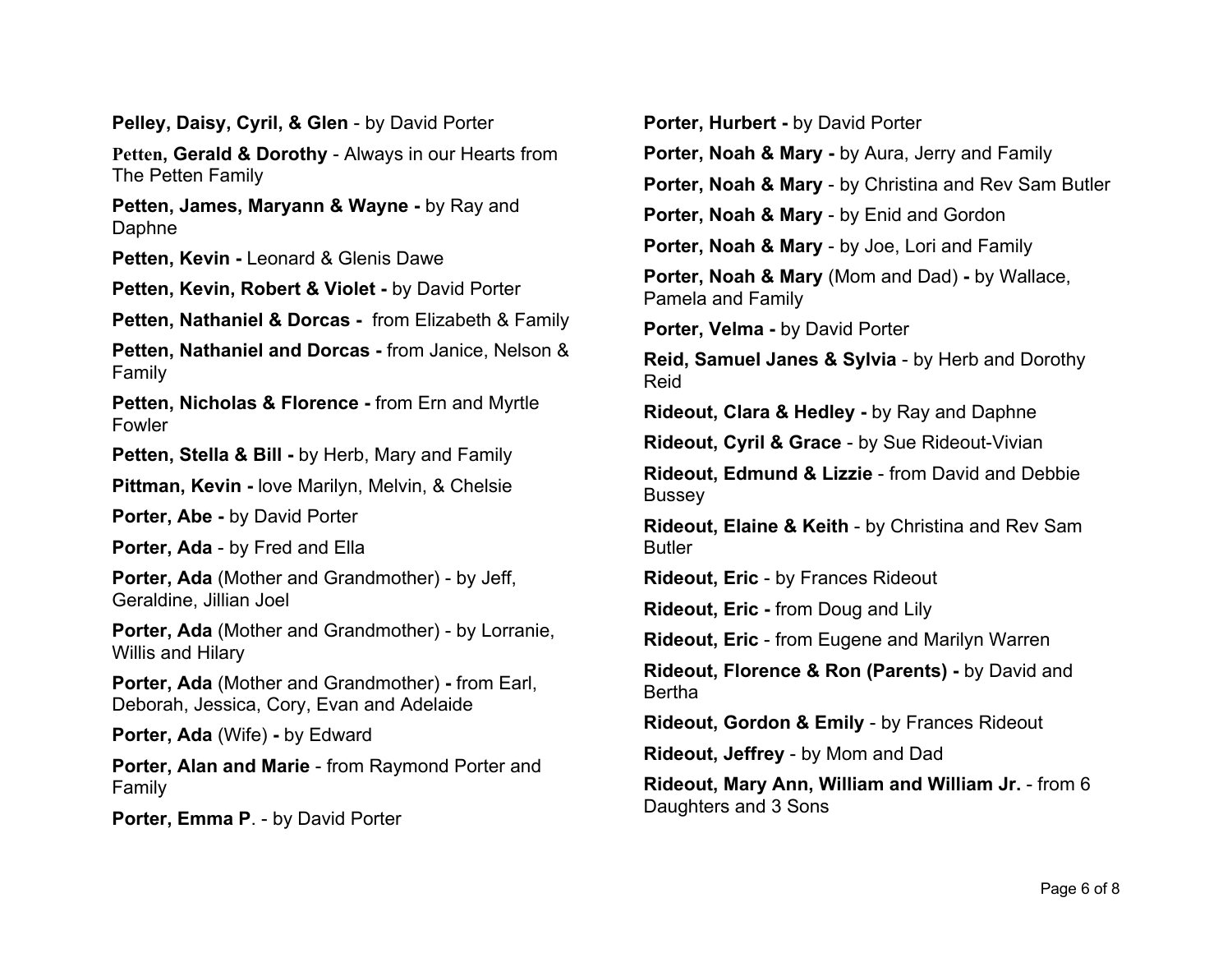**Rideout, Stewart -** by Barb and Robert Tilley

**Rideout, Stewart** - by Edith Rideout

**Roberts, Frank K. -** by Sandra, Derek, and Glen

**Ryan, Elaine -** by Tom Ryan

**Ryan, Roll** - by David Porter

**Ryan, Roll -** by Helen Brophy

**Scott, Chesley & Florence** - by Loretta & Ken Scott & Family

**Sharpe, Lillian & Frank -** by Herb, Mary and Family

**Smith, Alfreda** - by Elizabeth & Jim Tilley and Family

**Smith, Alfreda -** by Loretta & Ken Scott & Family

**Smith, Arthur & Daisy** - by Joan, Bob and Family

**Smith, Donald W.** - from wife Phoebe and Family

**Stevens, Bert & Mary** (Parents) **-** from Dave, Carol and Family

**Stringer, Effie** - by Sue Rideout-Vivian

**Taylor, Albert Jr.(Alby) -** by Loretta & Ken Scott & Family

**Taylor, Albert Sr. -** by Loretta & Ken Scott & Family

**Taylor, Alfred & Emma** - by Graham and Sandra Taylor

**Taylor, Kenneth &Francis** (brothers) **-**from Dave, Carol & Families

**Taylor, Lucy** - David Porter

**Taylor, Mildred & George** (Parents)

**Tilley, Betty -** by Olga and Brett

**Tilley, Catherine (Kit) & Warwick** - by Jim & Elizabeth and Family

**Tilley, Chesley Jr. -** by Barb and Robert Tilley

**Tilley, Gladys & Chesley sr. -** by Barb and Robert Tilley

**Tilley, Marjorie -** by Olga and Brett

**Tilley, Muriel** - Heather

**Tilley, Randell & Evelyn -** by Olga and Brett

**Tilley, Raymond -** by Olga and Bret

**Tilley, Vera -** Kathleen Baird

**Tilley, Vera (baby sister)** - by Elizabeth & Jim Tilley and Family

**Tilley, Walter & Martha -** by Olga and Brett

**Tilley, Warwick & Catherine -** Kathleen Baird

**Tilley, Warwick & Katherine -** by Kathleen and Grace Woodland

**Tippett, Gordon & Nellie -** from Helen & Cyril, Shirley & Barry and Families

**Tippett, Harry -** from Helen & Cyril, Shirley & Barry and **Families** 

**Toope, Evelyn & Perry** - by Calvin and Family

**Vaters, Mark -** by Herb, Mary and Family

**Walters, Mr. Everett** - by David Porter

**Watton, Maud & Arthur** (Parents) **-** from Helen & Cyril, Shirley & Barry and Families

**Weir, Beatrice & Hubert -** by Barb and Robert Tilley